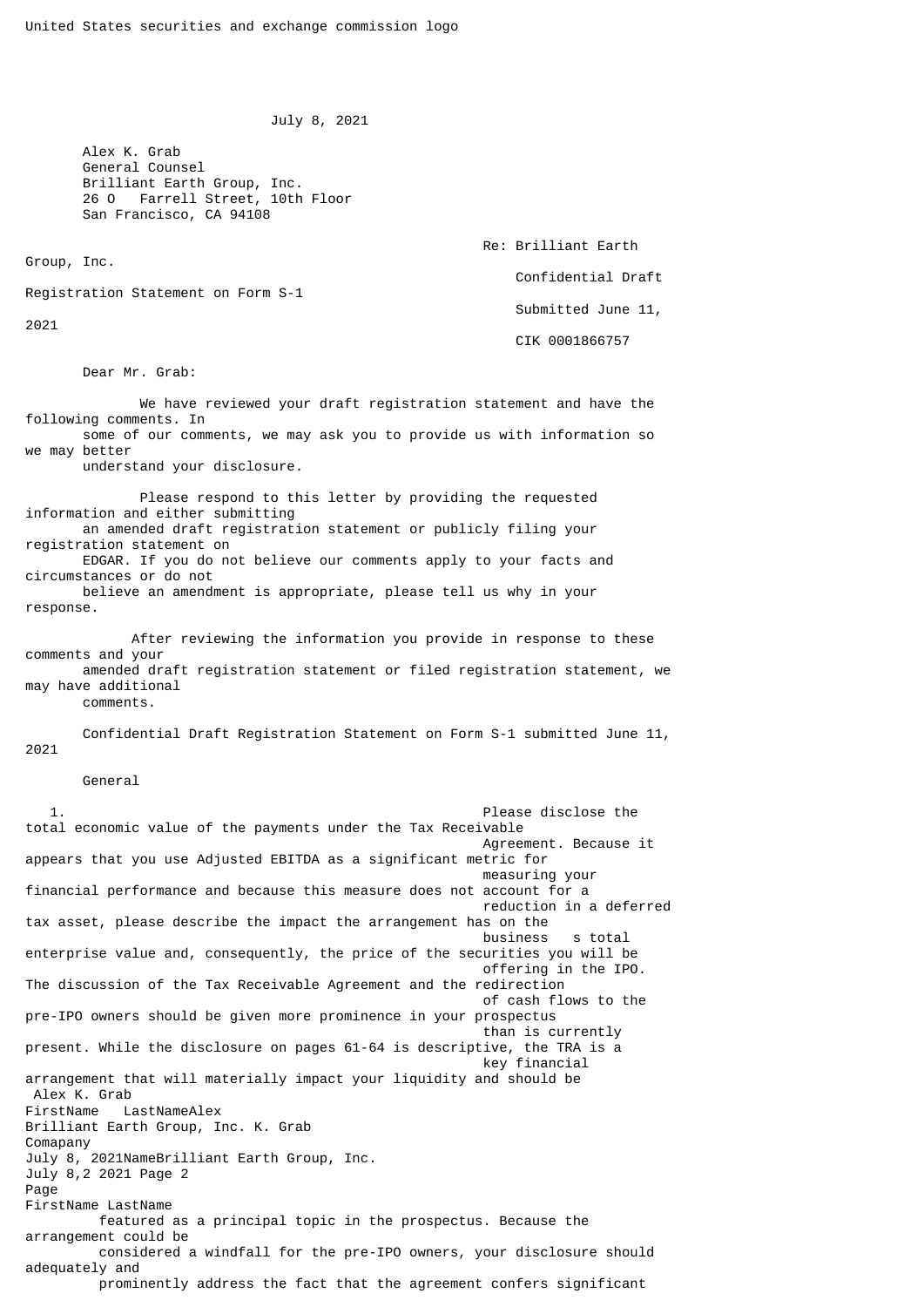economic benefits to the TRA Participants and redirects cash flows to them at the expense of public shareholders. Dilution, page 87 2. Please disclose how the numbers and percentages in the table on page 88 would change assuming the exercise of all outstanding options and warrants. Management's Discussion and Analysis of Financial Condition and Results of Operations Results of Operations, page 106 3. We note your disclosures regarding the factors to which you attribute the fluctuations in income statement line items. In addition to discussing the reasons for the change, as appropriate please revise your disclosures to also quantify the change resulting from each of the factors noted.<br>4. We note your discussi We note your discussion of gross profit on page 109 and your reference to improvements in that measure being offset by higher cost of sales in the reported periods. To the extent possible, please revise the discussion to quantify the impact of the factors that impacted your gross profit both positively and negatively during the reported periods, including the components of cost of sales you currently reference. Separately quantify and discuss each material factor, rather than netting them. Refer to FR-72. Sourcing and Supply Chain, page 130 5. Please clarify the nature of your arrangements with your suppliers and manufacturing partners, including how pricing is determined, given that your disclosure indicates you typically do not enter into long-term contracts. Brilliant Earth Group, Inc Report of Independent Registered Public Accounting Firm, page F-2 6. Please have your registered public accounting firm revise its report to indicate that the firm conducted its audits in accordance with the "standards of the Public Company Accounting Oversight Board (United States)." The reference in the report to the "auditing" standards of the Public Company Accounting Oversight Board is not consistent with the requirements of PCAOB AS3101. Brilliant Earth, LLC Report of Independent Registered Public Accounting Firm, page F-5 7. Please have your registered public accounting firm revise its report to indicate that the firm conducted its audits in accordance with the "standards of the Public Company Alex K. Grab Brilliant Earth Group, Inc. July 8, 2021 Page 3 Accounting Oversight Board (United States)." The reference in the report to the "auditing" standards of the Public Company Accounting Oversight Board is not consistent with the requirements of PCAOB AS3101. Exhibits 8. Please file as exhibits the executive compensation arrangements mentioned on page 145. You may contact Effie Simpson at 202-551-3346 or Martin James at 202-551-3671 if you have questions regarding comments on the financial statements and related matters. Please contact Geoff Kruczek at 202-551-3641 or Jay Ingram at 202-551-3397 with any other questions.

FirstName LastNameAlex K. Grab Sincerely, Comapany NameBrilliant Earth Group, Inc.